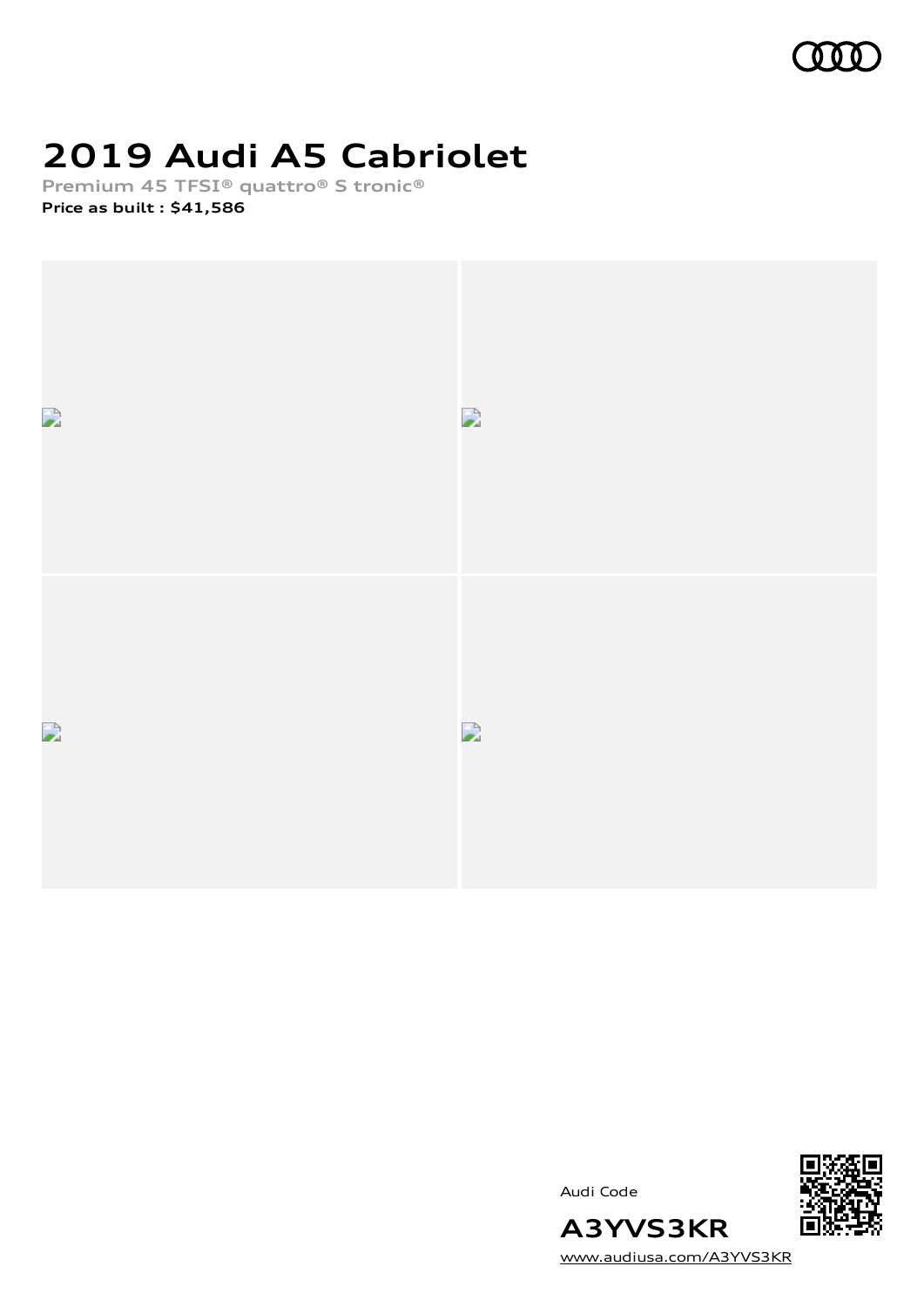### **Summary**

### **Audi 2019 Audi A5 Cabriolet**

Premium 45 TFSI® quattro® S tronic®

**Price as buil[t](#page-10-0)** \$41,586

#### **Exterior colour**

Ibis WhiteBlack

### $\overline{\phantom{a}}$

#### **Further Information**

|                 | No           |
|-----------------|--------------|
| Mileage         | 40,683 miles |
| Type of vehicle | Used car     |

**Warranty**

#### **Interior colour**

| Seats     | Nougat Brown |
|-----------|--------------|
| Dashboard | Black        |
| Carpet    | Black        |
| Headliner | Black        |

#### **Audi Code** A3YVS3KR

**Your configuration on www.audiusa.com** [www.audiusa.com/A3YVS3KR](https://www.audiusa.com/A3YVS3KR)

**Commission number** 59332f930a0e09b05160

#### **Technical Specifications**

| Engine type                  | Four-cylinder                                 |
|------------------------------|-----------------------------------------------|
| stroke                       | Displacement/Bore and 1,984/82.5 x 92.8 cc/mm |
| Torque                       | 273 lb-ft@rpm                                 |
| Top track speed              | 130 mph mph $1$                               |
| Acceleration (0 - 60<br>mph) | 6.0 seconds seconds                           |
| Recommended fuel             | Premium                                       |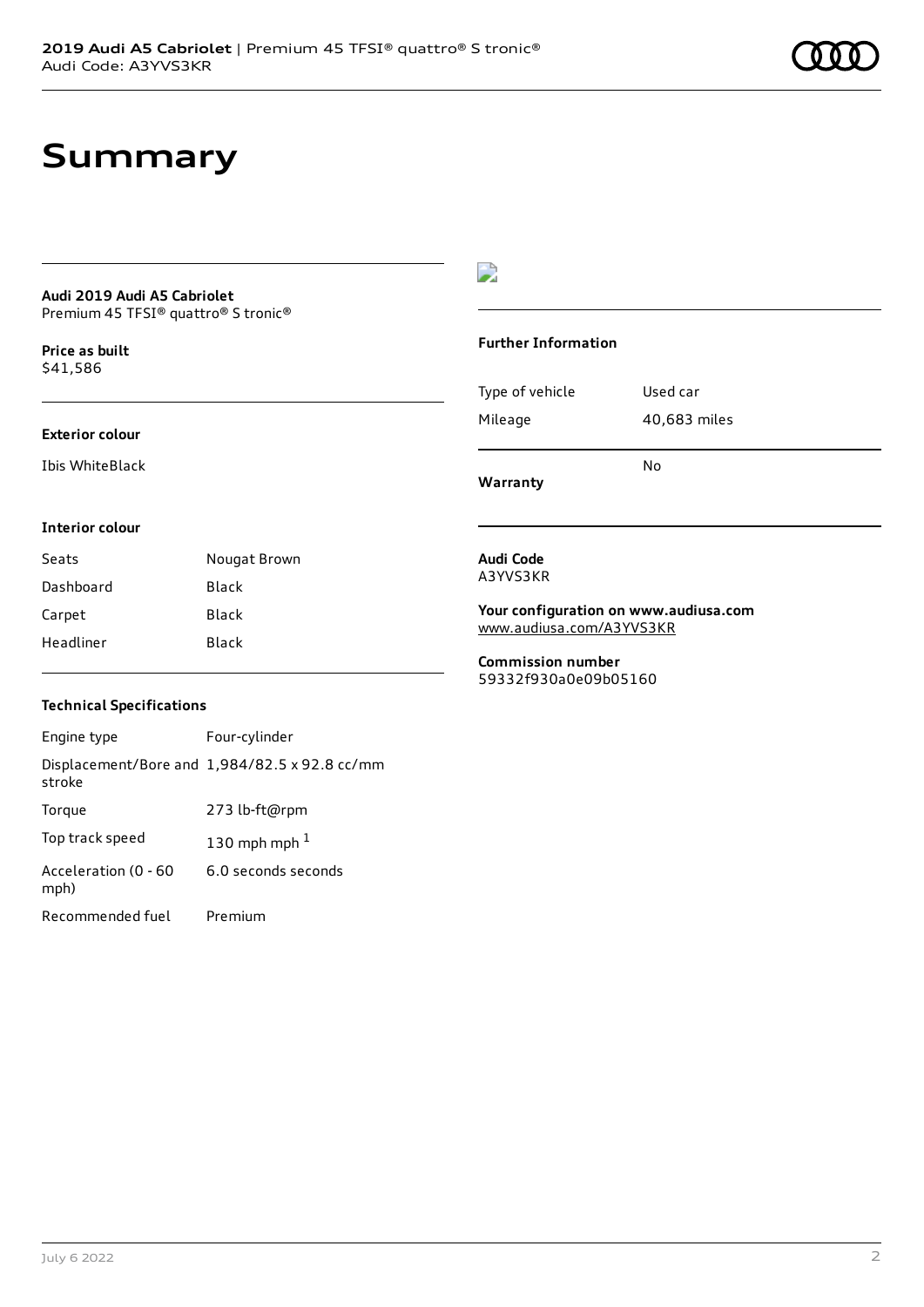# **Equipment**

Ibis WhiteBlack

Audi advanced key-keyless start, stop and entry

Power-adjustable, auto-dimming, heated exterior side mirrors with memory

Convenience package

Gray Oak Natural Wood inlays

Audi pre sense® rear

Audi side assist

SiriusXM® Satellite Radio



Card Said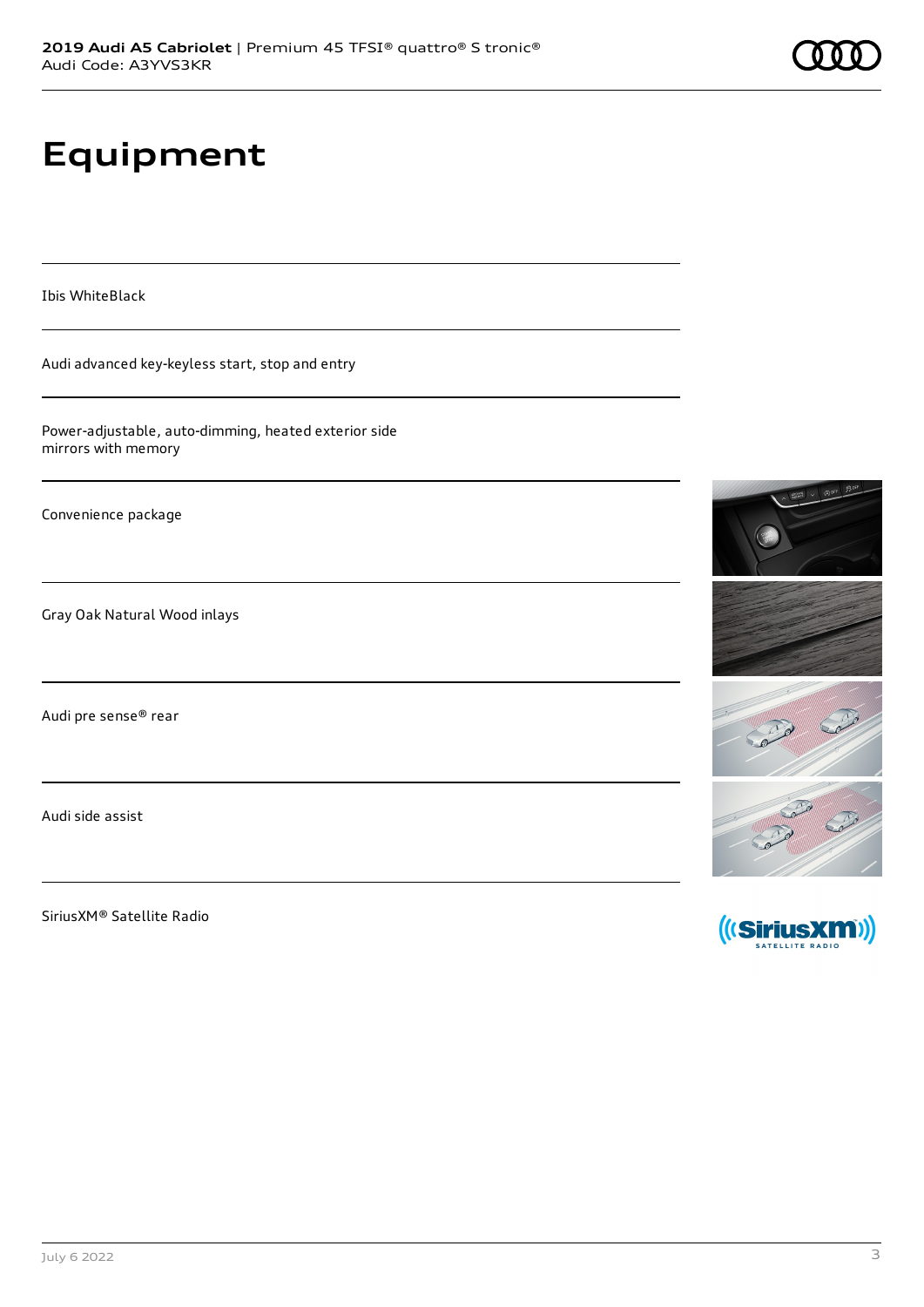### **Standard features**

### **Safety and Security**

| 4UH             | Driver and front-passenger advanced airbags<br>and knee airbags |
|-----------------|-----------------------------------------------------------------|
| UH1             | Electromechanical parking brake                                 |
| 8T <sub>2</sub> | Cruise control with coast, resume and<br>accelerate features    |
| VC2             | Garage door opener (HomeLink®)                                  |
| 6Y2             | Top speed electronically limited to 130 mph                     |
| QZ7             | Electromechanical power steering                                |
| 7K6             | Tire-pressure monitoring system                                 |
| 4X1             | Front head/thorax side airbags                                  |
| 3B3             | Lower Anchors and Tethers for Children<br>(LATCH) in rear seats |
|                 |                                                                 |

#### **Exterior**

| 0PO             | Dual exhaust outlets with chrome tips             |
|-----------------|---------------------------------------------------|
| 1S1             | Vehicle tool kit and vehicle jack                 |
| 1 B A           | Dynamic suspension system                         |
| 8IT             | Full LED headlights                               |
| 803             | Automatic headlights                              |
| HU9             | 18" 245/40 all-season tires                       |
| 8SP             | LED taillights with dynamic turn signals          |
| 4KC             | Side and rear windows in heat-insulating<br>glass |
| 47 <sub>B</sub> | Aluminum trim around exterior windows             |
| CV <sub>8</sub> | 18" 5-arm-dynamic design wheels                   |
|                 |                                                   |
| <b>Interior</b> |                                                   |

### **Interior**

| 3FT   | Fully automatic acoustic hood                                  |
|-------|----------------------------------------------------------------|
| 7M1   | Aluminum door sill inlays                                      |
| 6N)   | Cloth headliner                                                |
| 9AQ   | Three-zone automatic climate control                           |
| 41 7  | Auto-dimming interior rear view mirror with<br>digital compass |
| 001   | LED interior lighting package                                  |
| 1 XW  | Three-spoke multifunction steering wheel                       |
| 6E3   | Front center armrest                                           |
| 4E2   | Electric tailgate/trunk lid release from inside                |
| 5 X K | Driver and front-passenger sun visors.                         |
| 3 K A | Unsplit rear seat bench, split folding<br><b>backrest</b>      |
| N1F   | Leather seating surfaces                                       |
| 4A3   | Heated front seats                                             |

#### **Infotainment and Driver Assistance**

| 6K8             | Audi pre sense® basic and Audi pre sense®<br>city                                                         |
|-----------------|-----------------------------------------------------------------------------------------------------------|
| 2H1             | Audi drive select                                                                                         |
| IW <sub>3</sub> | Audi connect CARE assistance and security<br>services                                                     |
| UI2             | Audi smartphone interface including Apple<br>CarPlay® and Google™ Android Auto™ for<br>compatible devices |
| KA2             | Rear view camera                                                                                          |
| 9VD             | Audi sound system                                                                                         |
| 9S7             | 7.0" color driver information system                                                                      |
| 7UH             | Connectivity package                                                                                      |

QE1 Storage package

### **(1/2)**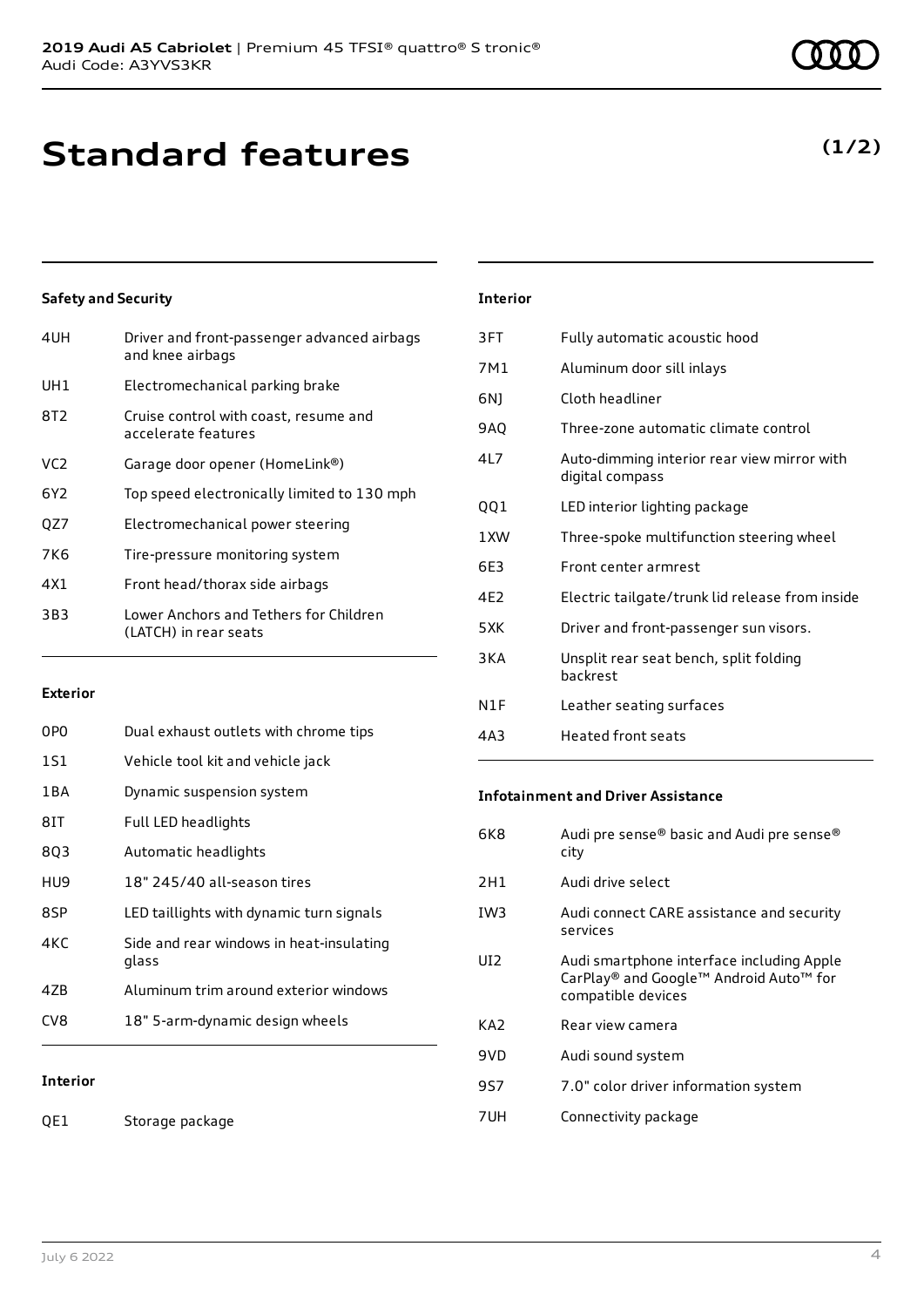**(2/2)**

### **Standard features**

#### **Infotainment and Driver Assistance**

| I8S | MMI® radio |  |
|-----|------------|--|
|-----|------------|--|

9ZX BLUETOOTH® wireless technology preparation for compatible devices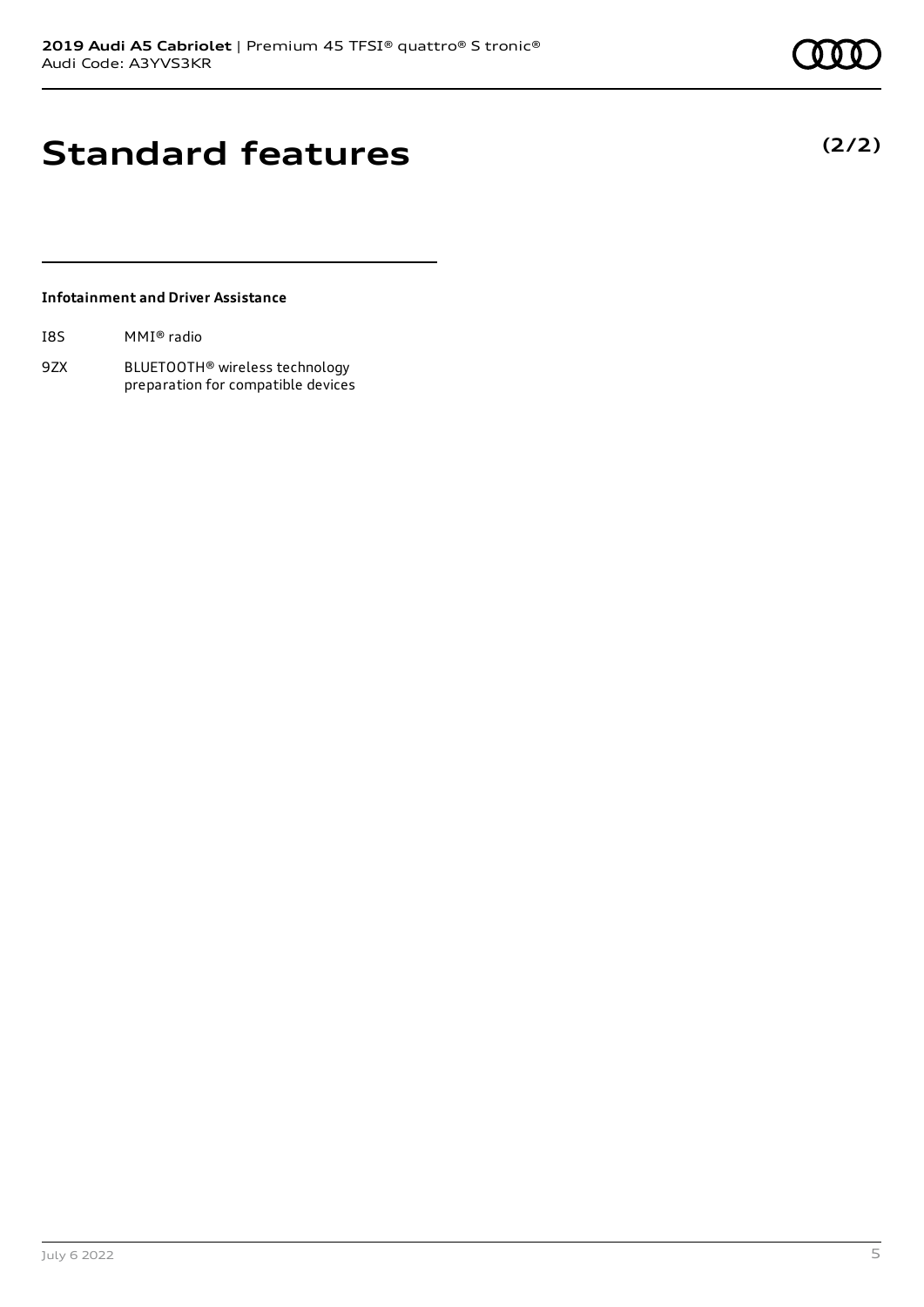### **Dealer remarks**

CARFAX One-Owner. Clean CARFAX. White 2019 Audi A5 2.0T Premium quattro quattro 7-Speed Automatic S tronic 2.0L 4-Cylinder TFSI

At the new Audi Lakeland, we provide you with all the FACTS you need to make the most intelligent buying decision possible. These FACTS include the Financial market analysis, Carfax history report, Repair and maintenance history and the Services that we have completed on the vehicle prior to sale. Schedule your customized presentation and demonstration drive today at the brand new Audi Lakeland. 1215 Griffin Rd Lakeland FL 33805. 863-284-0880. Recent Arrival! 23/34 City/Highway MPG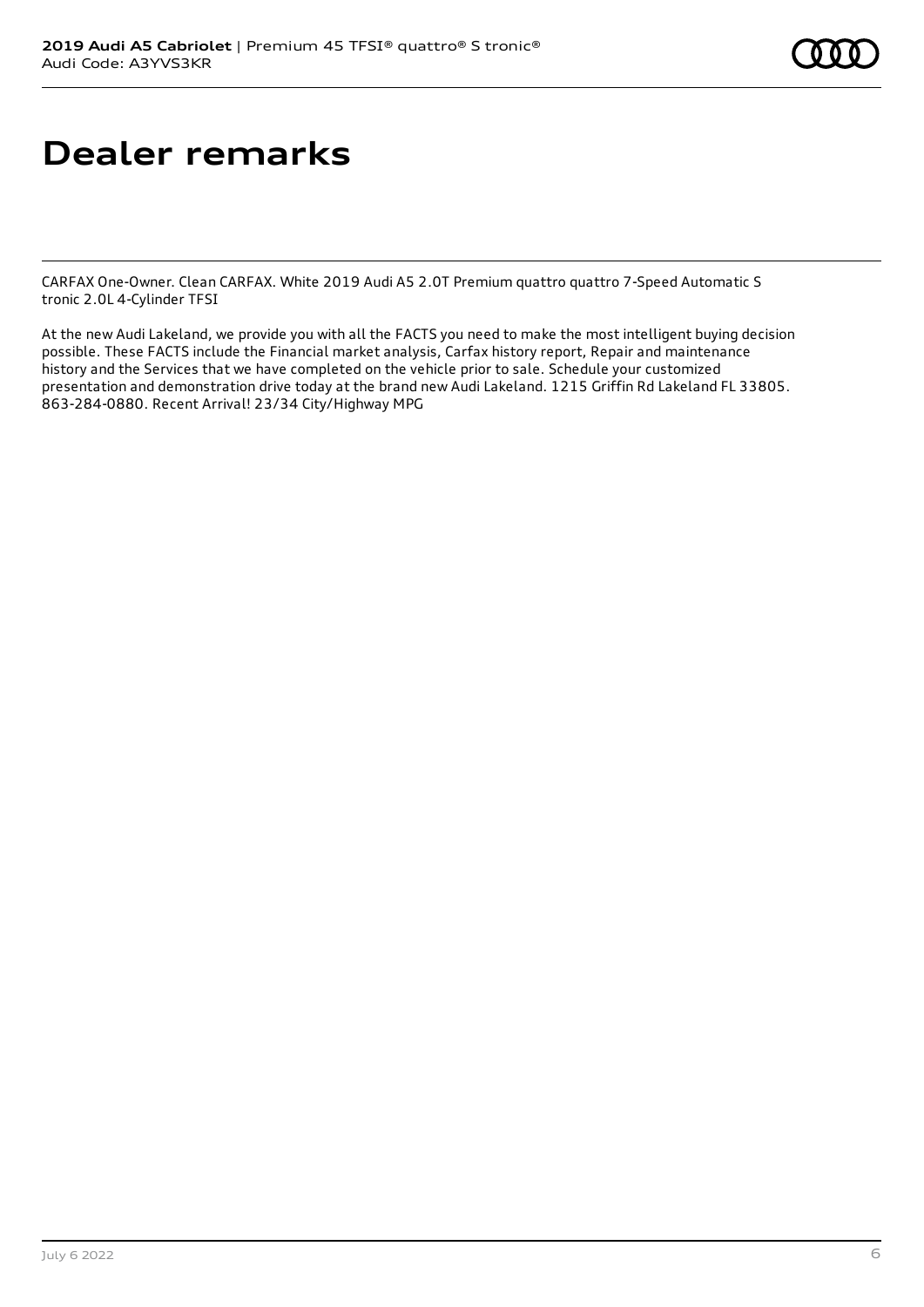## **Technical Specifications**

6.0 seconds seconds

**engine**

Acceleration (0 - 60

Engine type Four-cylinder

| mph)                                        |                                               | Corrosion protection             | Multistep anti-corrosion protection                                                                     |
|---------------------------------------------|-----------------------------------------------|----------------------------------|---------------------------------------------------------------------------------------------------------|
| Power Level                                 | 45                                            |                                  |                                                                                                         |
| Engine block                                | Cast-iron                                     | warranty                         |                                                                                                         |
| Induction/fuel injection Turbocharged/TFSI® |                                               |                                  |                                                                                                         |
| Cylinder head                               | Aluminum-alloy                                | Warranty                         | 4-year/50,000-mile Audi New<br>Vehicle Limited Warranty                                                 |
| Max. output ps/hp                           | 248 @ rpm                                     | Maintenance                      | 12-month/10,000-mile (whichever                                                                         |
| stroke                                      | Displacement/Bore and 1,984/82.5 x 92.8 cc/mm |                                  | occurs first) NO CHARGE first<br>scheduled maintenance                                                  |
| Top track speed <sup>1</sup>                | 130 mph mph                                   |                                  |                                                                                                         |
| Torque                                      | 273 lb-ft@rpm                                 | <b>Electrical system</b>         |                                                                                                         |
| Valvetrain                                  | 16-valve DOHC with Audi valvelift<br>system   | Alternator                       | 14 Volts - 110-150A                                                                                     |
|                                             |                                               | Battery                          | 12 Volts - 420A/75Ah                                                                                    |
| steering                                    |                                               | <b>Transmission   Drivetrain</b> |                                                                                                         |
| Steering type                               | Electromechanical power steering<br>system    | Gear ratios: 6th                 | 0.508:1                                                                                                 |
| Turning diameter, curb- 37.7 ft<br>to-curb  |                                               | Gear ratios: Final Drive         | 4.270:1                                                                                                 |
|                                             |                                               | Gear ratios: 7th                 | 0.386:1                                                                                                 |
| Steering ratio                              | 15.9:1                                        | Gear ratios: 4th                 | 1.057:1                                                                                                 |
| suspension                                  |                                               | Transmission                     | Seven-speed S tronic® dual-clutch<br>automatic transmission and<br>quattro <sup>®</sup> all-wheel drive |
| Front axle                                  | Five-link front suspension                    | Gear ratios: 5th                 | 0.738:1                                                                                                 |
| Rear axle                                   | Five-link rear suspension                     | Gear ratios: 2nd                 | 2.190:1                                                                                                 |

**body**

Material Multi-material body construction

Gear ratios: 3rd 1.517:1 Gear ratios: Reverse 2.750:1 Gear ratios: 1st 3.188:1

(steel and aluminum composition)

### **(1/2)**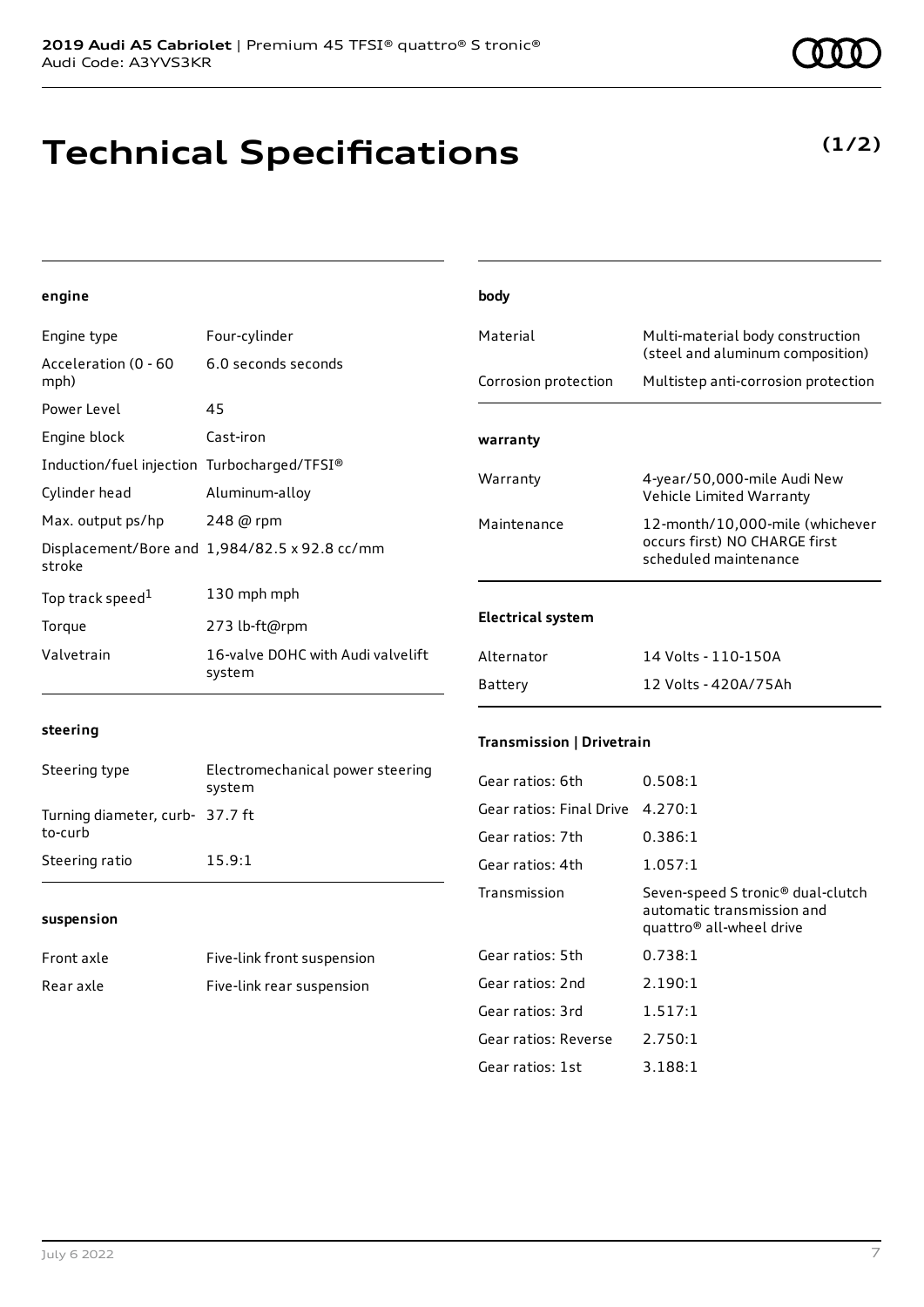# **Technical Specifications**

#### July 6 2022 8

### **Brakes**

| <b>Front brakes</b> | 13.3 (ventilated disc) in                         |
|---------------------|---------------------------------------------------|
| Rear brakes         | 13.0 (ventilated disc) in                         |
| Parking brake       | Electromechanical                                 |
| Brakes system       | Six-piston fixed front calipers with S<br>badging |

#### **Exterior Measurements**

| Height                        | 54.4 in  |
|-------------------------------|----------|
| Length                        | 184.0 in |
| Wheelbase                     | 108.9 in |
| Drag coefficient              | $0.3$ Cw |
| Overall width with<br>mirrors | 79.9 in  |
| Track rear                    | 61.7 in  |
| <b>Track front</b>            | 62.5 in  |
| Curb weight                   | 3,990 lb |

### **Interior measurements**

| Seating capacity                          | 4                   |
|-------------------------------------------|---------------------|
| Shoulder room, rear                       | 46.9 in             |
| Leg room, rear                            | 33.1 in             |
| Shoulder room, front                      | 55.3 in             |
| Head room, rear                           | 36.3 in             |
| Leg room, front                           | 41.3 in             |
| Head room, front                          | 40.0 in             |
| Cargo volume, rear<br>seatbacks up/folded | 9.3/NA cu ft, cu ft |

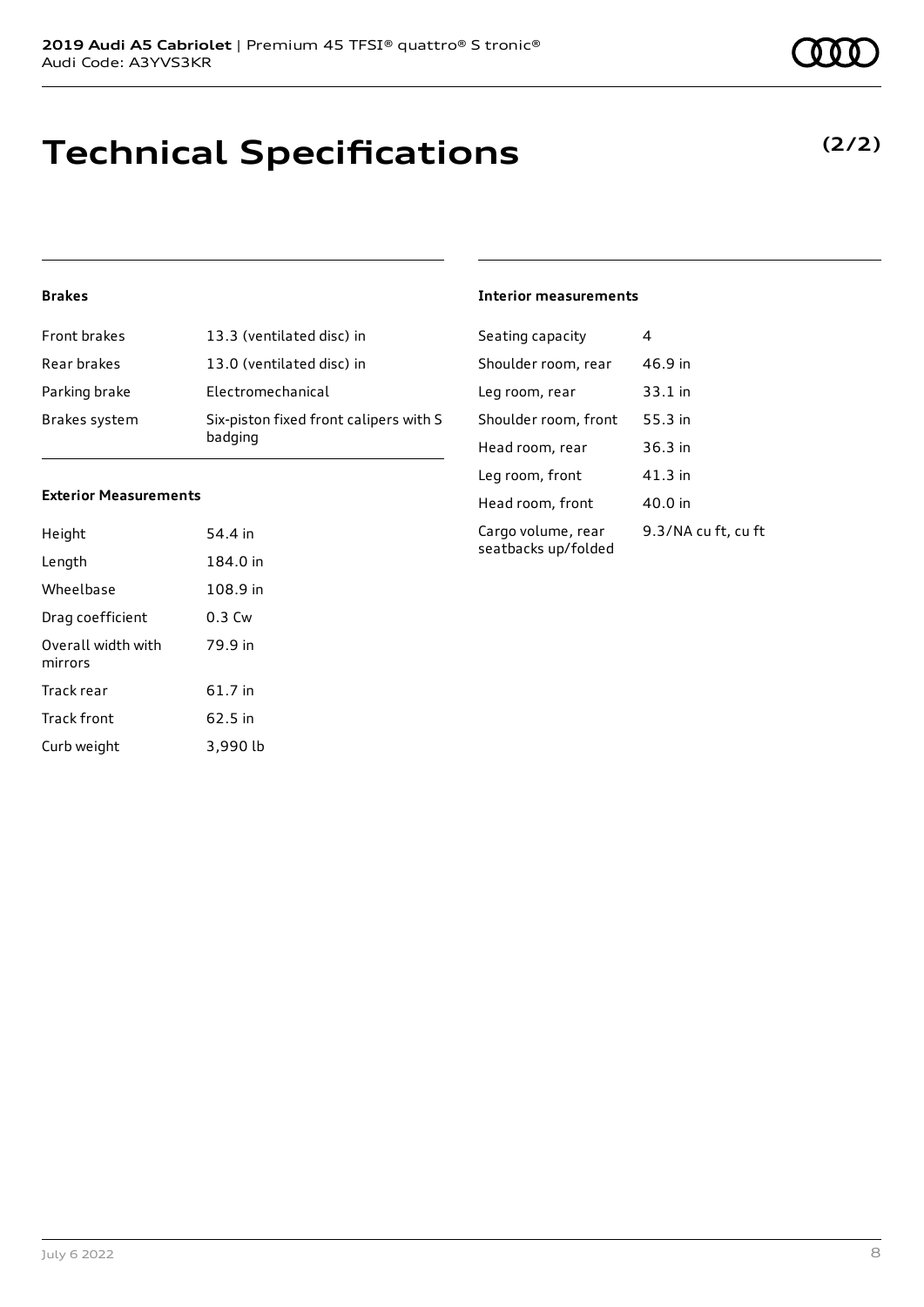

### **Consumption- and emission**

#### **Consumption by NEDC**

| urban       | $23$ mpg |
|-------------|----------|
| extra-urban | 34 mpg   |
| combined    | 27 mpg   |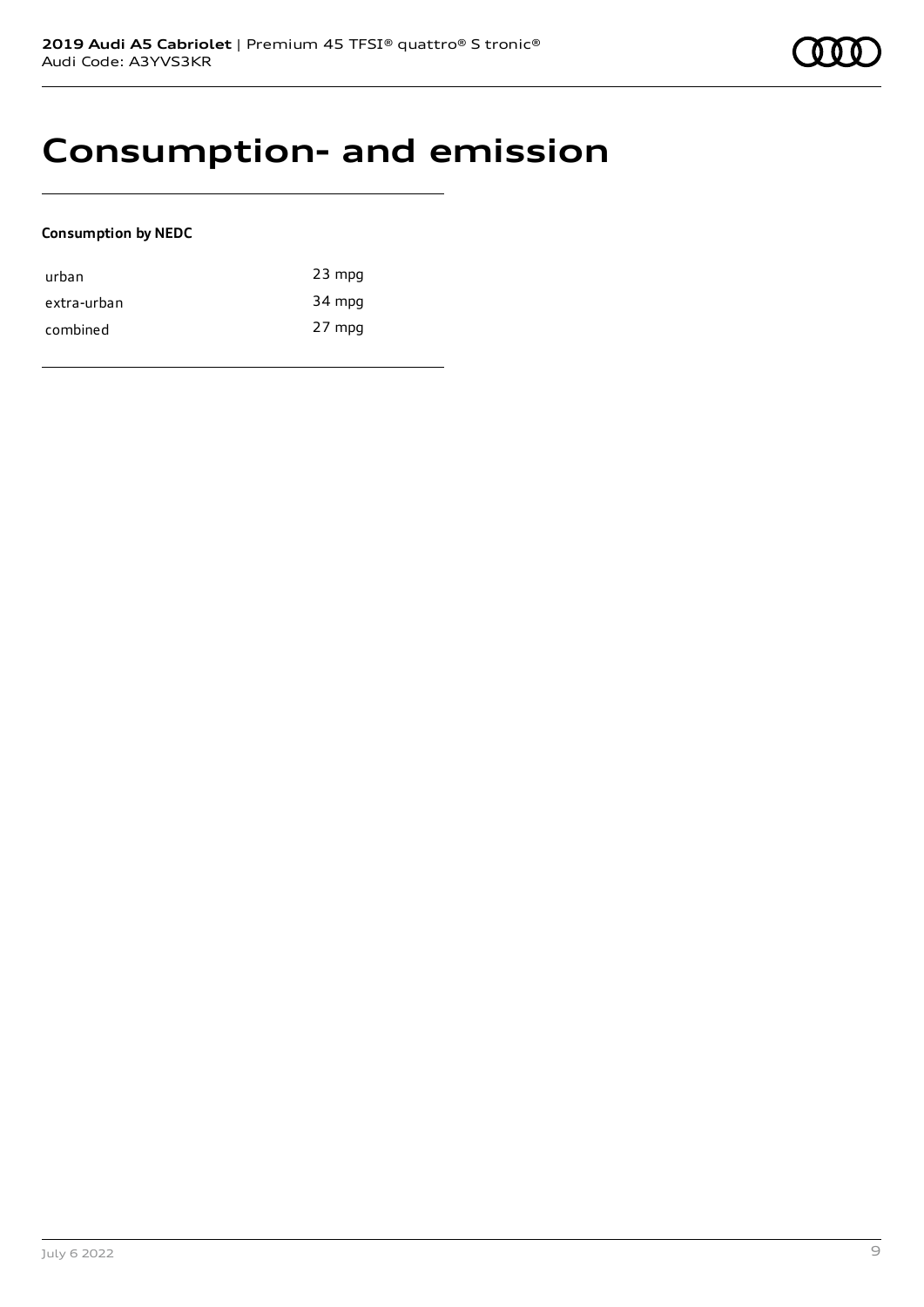

## **Contact**

Dealer **Audi Lakeland**

1215 Griffin Road 33805 Lakeland FL

Phone: 8632840880 FAX: 8632840686

www: [https://www.audilakeland.com](https://www.audilakeland.com/)